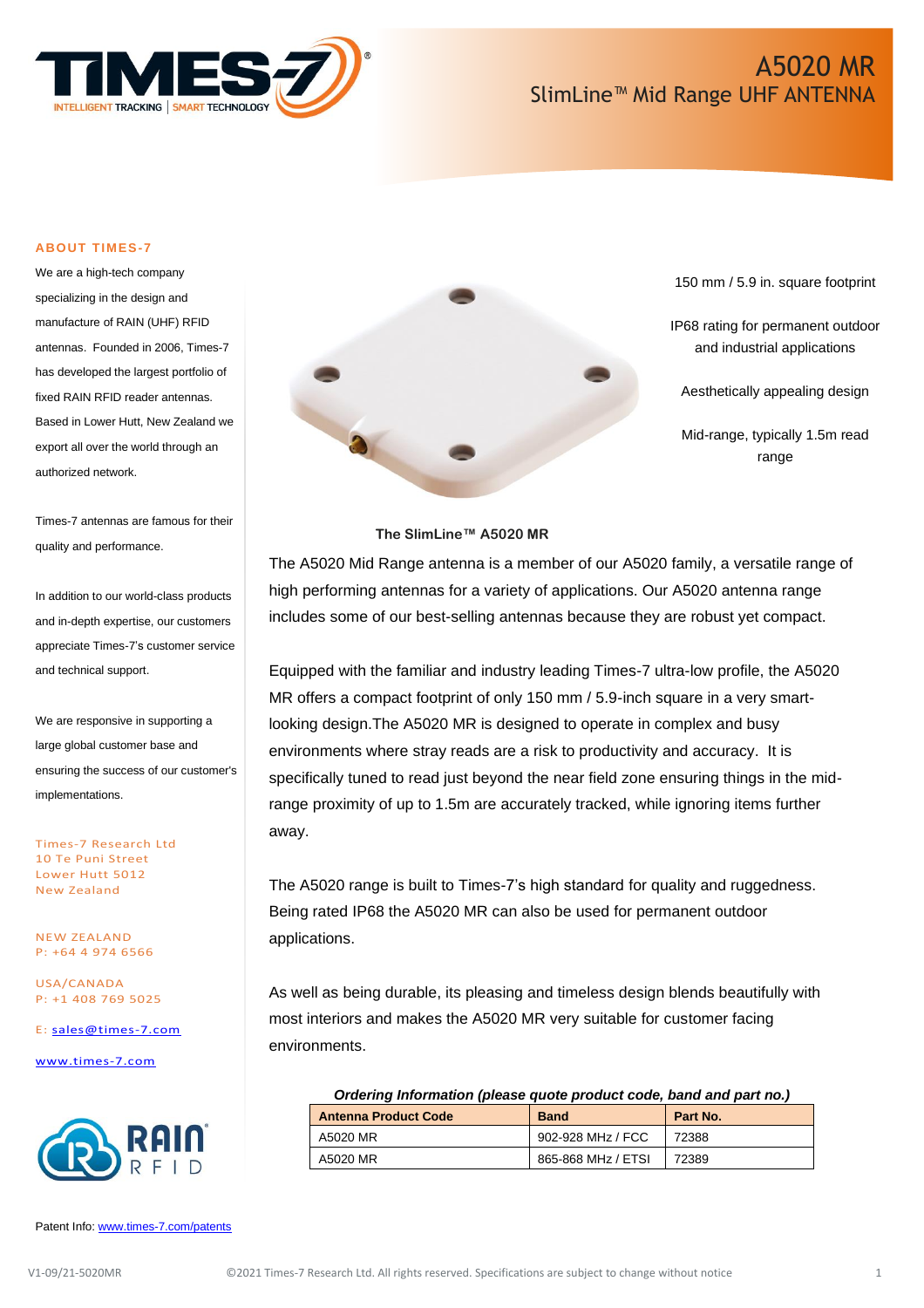

## Physical / Environmental Specifications

| Dimensions $(L \times W \times D)$       | 150.7 mm x 149.4 mm x 14.5 mm<br>5.93" x 5.88" x 0.57"               |
|------------------------------------------|----------------------------------------------------------------------|
| Boxed Unit Dimensions (L x W x D)        | 180 mm x 155 mm x 25 mm<br>$7.09" \times 6.10" \times 0.98"$         |
| Weight                                   | Net: 0.20kg / 0.44 lbs.<br>Gross: 0.25kg / 0.55 lbs                  |
| <b>Radome Material and Color</b>         | UV Resistant and Fire-Retardant WHITE ABS                            |
| <b>Environmental Rating</b>              | IP <sub>68</sub>                                                     |
| <b>Operating and Storage Temperature</b> | $-30^{\circ}$ to $+65^{\circ}$ C / $-22^{\circ}$ to $+149^{\circ}$ F |
| <b>Mounting</b>                          | Flush or 100 x 100 mm VESA mount using the four mounting holes       |
| <b>Connector Type / Position</b>         | SMA female (Jack) side connector                                     |
| <b>A5020 Flush Screws</b>                | 30mm 8g Phillips, white colored wood screws                          |

### Electrical Specifications

| <b>Frequency Range</b>        | 865-868 MHz (ETSI) / 902-928 MHz (FCC) |
|-------------------------------|----------------------------------------|
| Polarization                  | RHCP (Right Hand Circular Polarized)   |
| Far-field Gain                | -3 dBiC typical                        |
| Far-field 3dB beamwidth       | 115° in XZ and 105° in YZ plane        |
| <b>VSWR</b>                   | 1.8 typical                            |
| Front to back                 | $-8$ dB                                |
| <b>Axial Ratio</b>            | 2.5 dB typical                         |
| Nominal Impedance             | 50 $\Omega$                            |
| <b>Anti-static Protection</b> | Yes, DC Grounded                       |
| <b>Antenna Detection</b>      | 10K Ω resistance                       |
| <b>Maximum Input Power</b>    | 3 W                                    |

### Radiation Pattern



### Antenna Planes

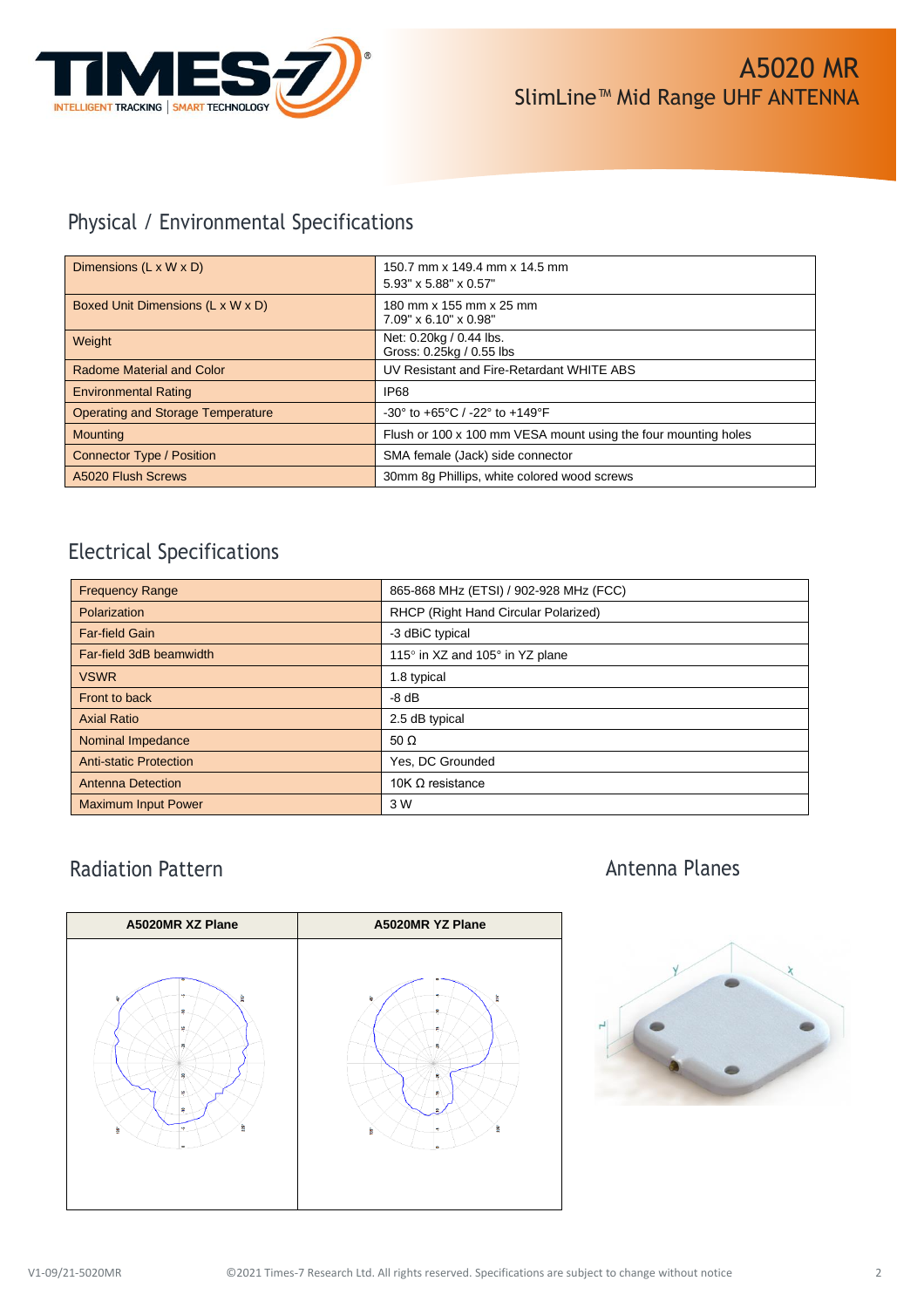

# Application examples for the **A5020 MR**

### Kiosk / Self Check Out / POS

The A5020 MR antenna's lower gain RF radiation can be confined to a smaller zone, while operating at low power.

The antenna is best suited for kiosks and POS like applications where a confined read zone is a key requirement. The antenna is aesthetically appealing and fits into every environment.



### Sorting and Packaging Conveyer

The A5020 MR antenna has a medium range of up to 1.5 meters which means it is ideal for scanning intended goods that are moving on a conveyor belt.

It is rugged and can handle knocks should the assets jitter while in motion.



### Cabinetry and Shelves

The A5020 MR has lower-gain compared to the A5020 CP antenna yet it has the potential to read across a cabinet shelf without extending its reads beyond the intended zone.

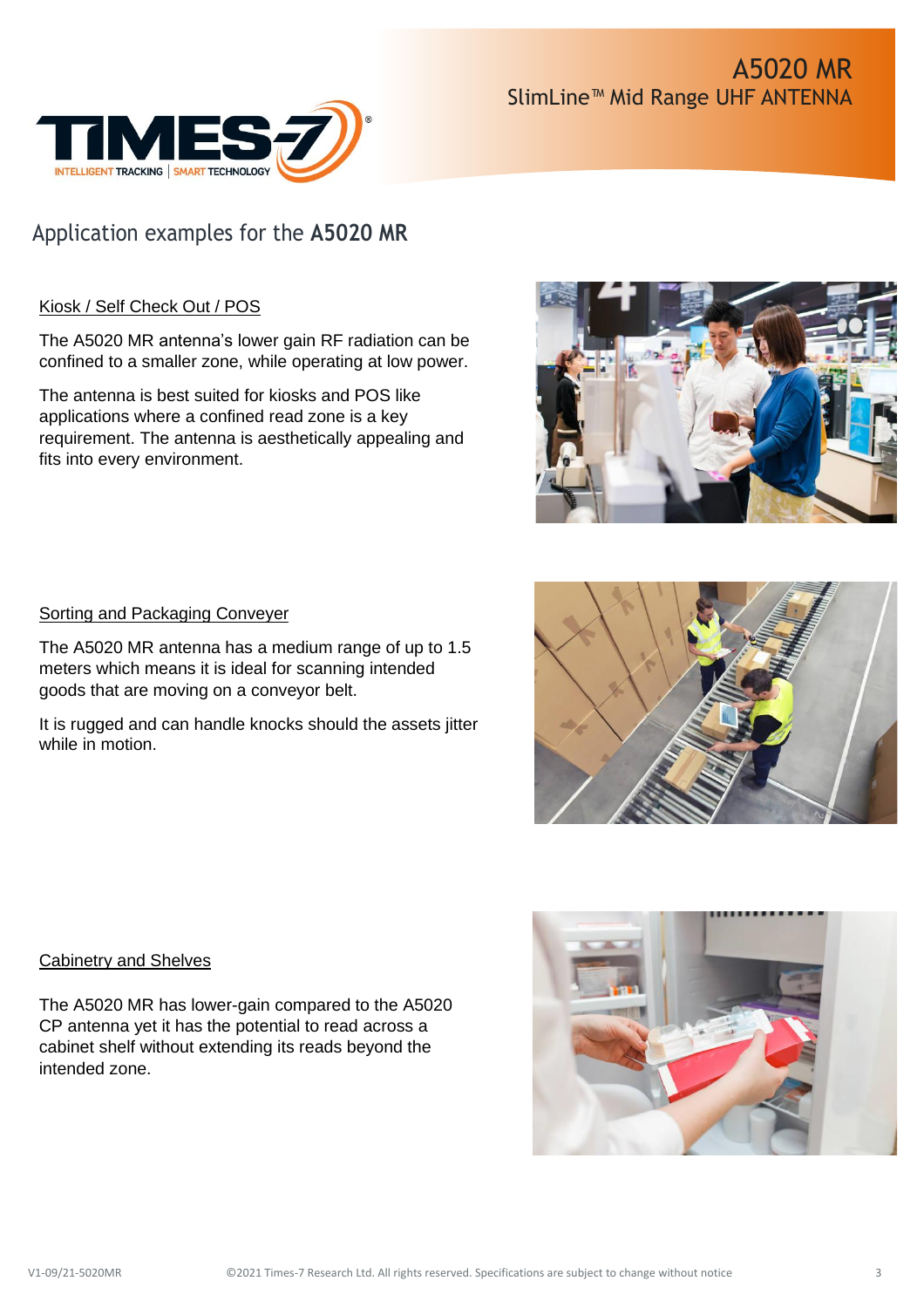

#### Mounting Information

The recessed corner mounting holes of the A5020 support 100 x 100mm VESA spaced mounting brackets as shown in the picture.

The innovative slim design of the A5020, equipped with an SMA connector, allows for totally flush mounting using the corner holes.





In situations where the antenna may be subject to stress on the connector or cable it is recommended to use our Connector Protection Backplates. These protect the connector from damage, especially when mounted on a bracket in free space. The Connector Protection Backplate can be used with right angled or straight cables.

Caution:

- Ensure that only finger tightness is used for the SMA connector.
- Use of tools to tighten the connector will apply excessive force and will damage the connector
- Avoid any load or bending force from the cable on the connector.

For further information please refer to the drawings below.



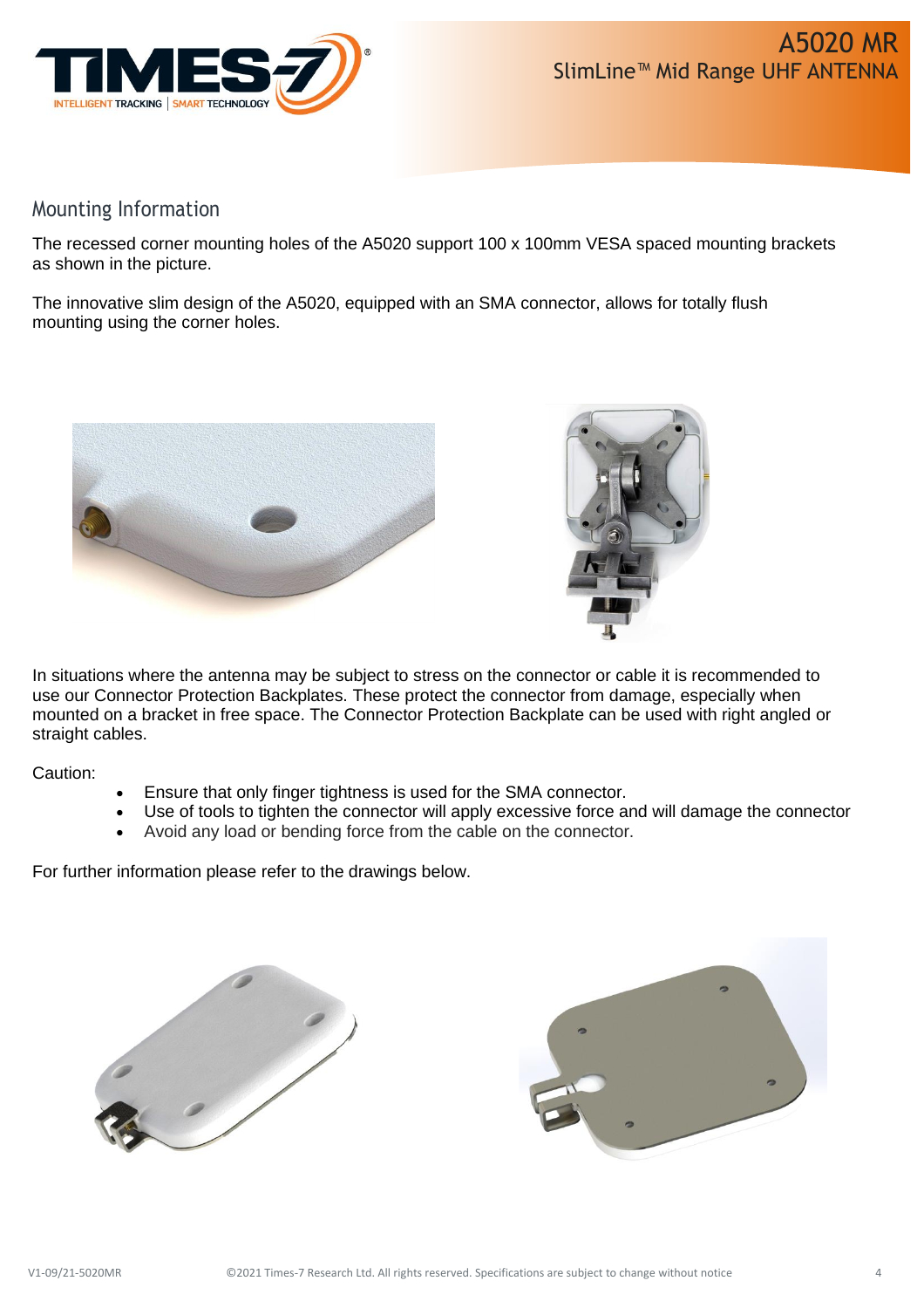

#### Order Information

#### *When ordering A5020 LX antennas please quote the product code, band & part no.*

| <b>Antenna Product Code</b> | <b>Band</b>        | Part No. |
|-----------------------------|--------------------|----------|
| A5020 MR                    | 902-928 MHz (FCC)  | 72388    |
| A5020 MR                    | 865-868 MHz (ETSI) | 72389    |

#### *When ordering cable accessories please quote the product code, cable type, & part no.*

| <b>Antenna Product Code</b> | <b>Band / Model</b> | Part No. |
|-----------------------------|---------------------|----------|
| A5020 CP                    | 902-928 MHz / FCC   | 60010    |
| A5020 CP                    | 865-868 MHz / ETSI  | 60011    |
|                             |                     |          |
| A5020 NF                    | 865-928 MHz / WB    | 72057    |
|                             |                     |          |
| A5020 LX                    | 902-928 MHz / FCC   | 72386    |
| A5020 LX                    | 865-868 MHz / ETSI  | 72387    |

| <b>Cable Accessories Product Code</b> | <b>Cable Type</b>  | Part No.              |
|---------------------------------------|--------------------|-----------------------|
| Cable 2 m, SMA to RPTNC               | T7 195 / 240 / 400 | 71436 / 71782 / 72042 |
| Cable 4 m, SMA to RPTNC               | T7 240 / 400       | 71784 / 72043         |
| Cable 6 m, SMA to RPTNC               | T7 240 / 400       | 71904 / 72044         |
| Cable 8 m, SMA to RPTNC               | 240 / 400          | 71788 / 72045         |

| <b>Low-Temperature and Water Resistant</b> | <b>Cable Type</b> | Part No. |
|--------------------------------------------|-------------------|----------|
| <b>Cable Accessories Product Code</b>      |                   |          |
| Cable 2 m, RT SMA to RPTNC                 | T7 RG-142 type    | 72395    |
| Cable 4 m, RT SMA to RPTNC                 | T7 RG-142 type    | 72396    |
| Cable 6 m, RT SMA to RPTNC                 | T7 RG-142 type    | 72397    |
| Cable 8 m, RT SMA to RPTNC                 | T7 RG-142 type    | 72398    |

| <b>Other Accessories</b>             | <b>Compatibility</b>    | Part No. |
|--------------------------------------|-------------------------|----------|
| A5020 Connector Protection Backplate | A5020 LP / CP / MR / NF | 72394    |

#### View the Times-7 Cable Accessory datasheet [here.](https://www.times-7.com/Cable%20Datasheet_v1.1_A4.pdf)

For additional information such as RoHS, CE, REACH or CAD models please contact us at [sales@times-7.com.](mailto:sales@times-7.com)

The technical data contained in this publication is not a guarantee for which Times-7 Research Ltd assumes legal accountability. It is indicative of typical performance, and if required should be relied on for specific applications only after due verification.

All technical data, specifications and other information contained herein are deemed to be the proprietary intellectual property of Times-7 Research Ltd. No reproduction, copy or use thereof may be made without the express written consent of Times-7 Research Ltd.

Times-7, and the stylized T-7 Antennas logo are trademarks or registered trademarks of Times-7 Research Ltd. All other trademarks are the property of their respective owners. ©2021 Times-7 Research Ltd. All rights reserved. Specifications are subject to change without notice. Datasheet V1-09/21-5020MR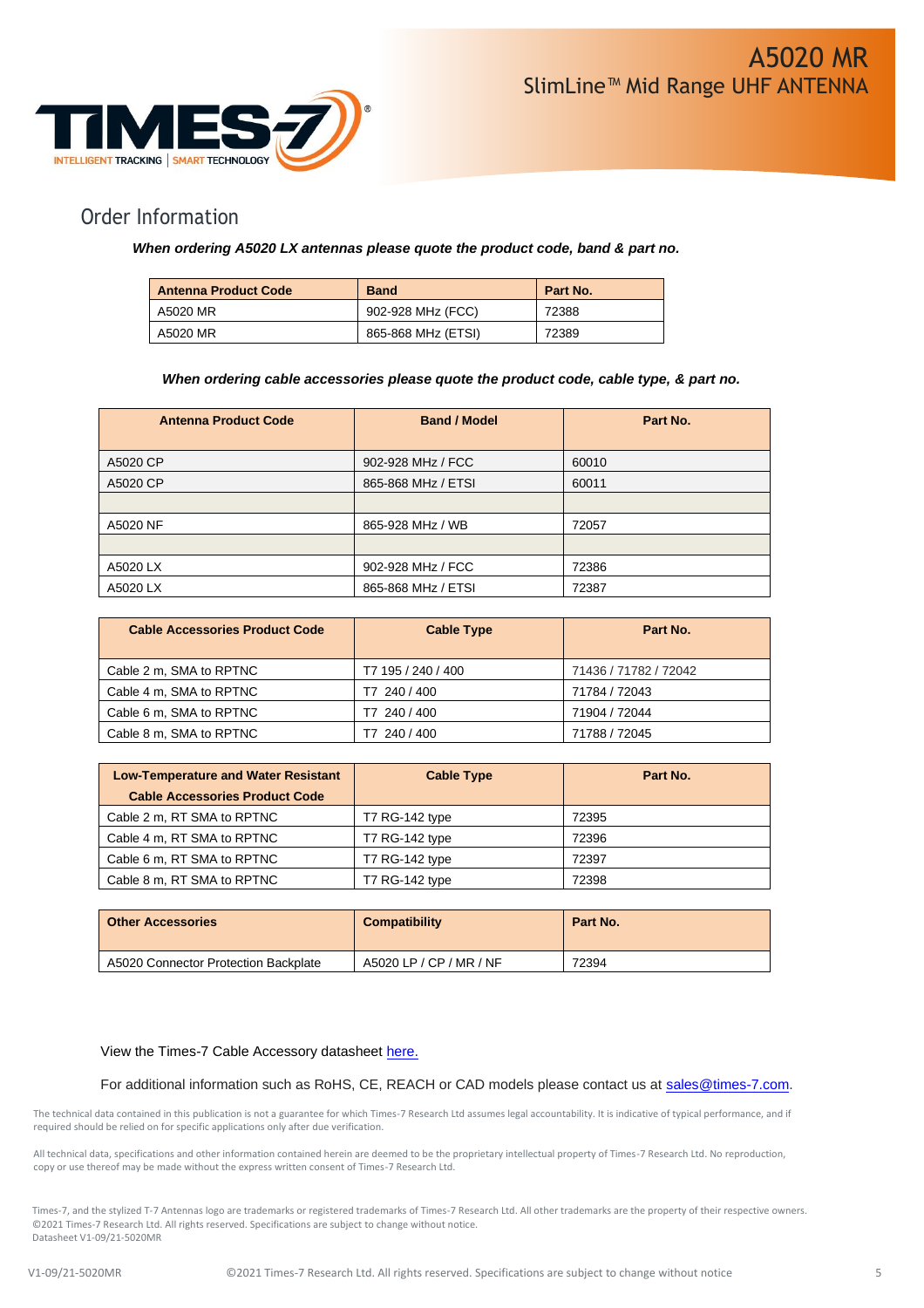